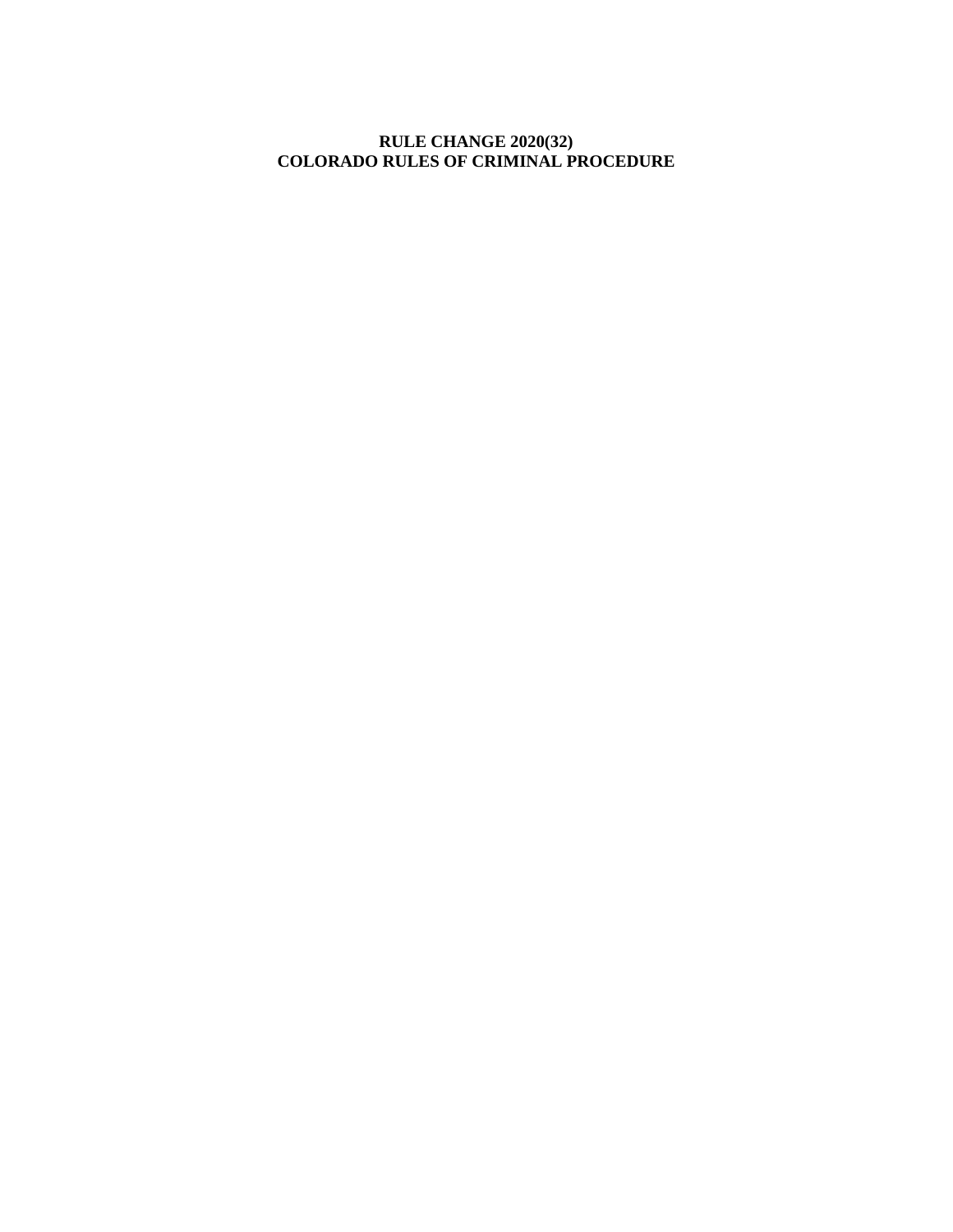### **Rule 43. Presence of the Defendant**

## **(a) – (e) [NO CHANGE]**

## **(f) Public Health Crisis Exception.**

(1) If the court finds that a public health crisis exists, it may require the defendant and counsel to appear by contemporaneous audio communication (such as by phone) at arraignment and any proceeding listed in subsections  $(e)(2)(I), (II), (VI), (VI), (VII),$  and  $(VIII)$  of this rule. During any contemporaneous audio communication proceeding under this subsection (f)(1), the court must allow counsel the opportunity to confer with the defendant confidentially when necessary. A contemporaneous audio communication proceeding under this subsection (f)(1) shall be conducted in a courtroom open to the public or in a manner that allows members of the public (including victims) to hear and, where appropriate, participate in the proceeding.

 $(2)$ -If the court finds that a public health crisis exists, it may, in its discretion and with the defendant's oral or written consent, allow the defendant and counsel to appear by an interactive audiovisual device or by audio device for any proceeding that does not involve a jury. The defendant's oral or written consent is not necessary for arraignments or for if the proceedings is listed in subsections  $(f)(1)(e)(2)(I), (II), (III), (V), (VI), (VII),$  and (VIII) of this rule. During any interactive audiovisual or audio proceeding under this subsection  $(f)(2)$ , the court must allow counsel the opportunity to confer with the defendant confidentially when necessary. An interactive audiovisual or audio proceeding under this subsection  $(f)(2)$  shall be conducted in a courtroom open to the public or in a manner that allows members of the public (including victims) to hear or watch and, where appropriate, participate in the proceeding. Use of an interactive audiovisual device under this subsection (f) $\left(\frac{2}{2}\right)$  must comply with subsection (e)(1) of this rule.

#### **Comment [NO CHANGE]**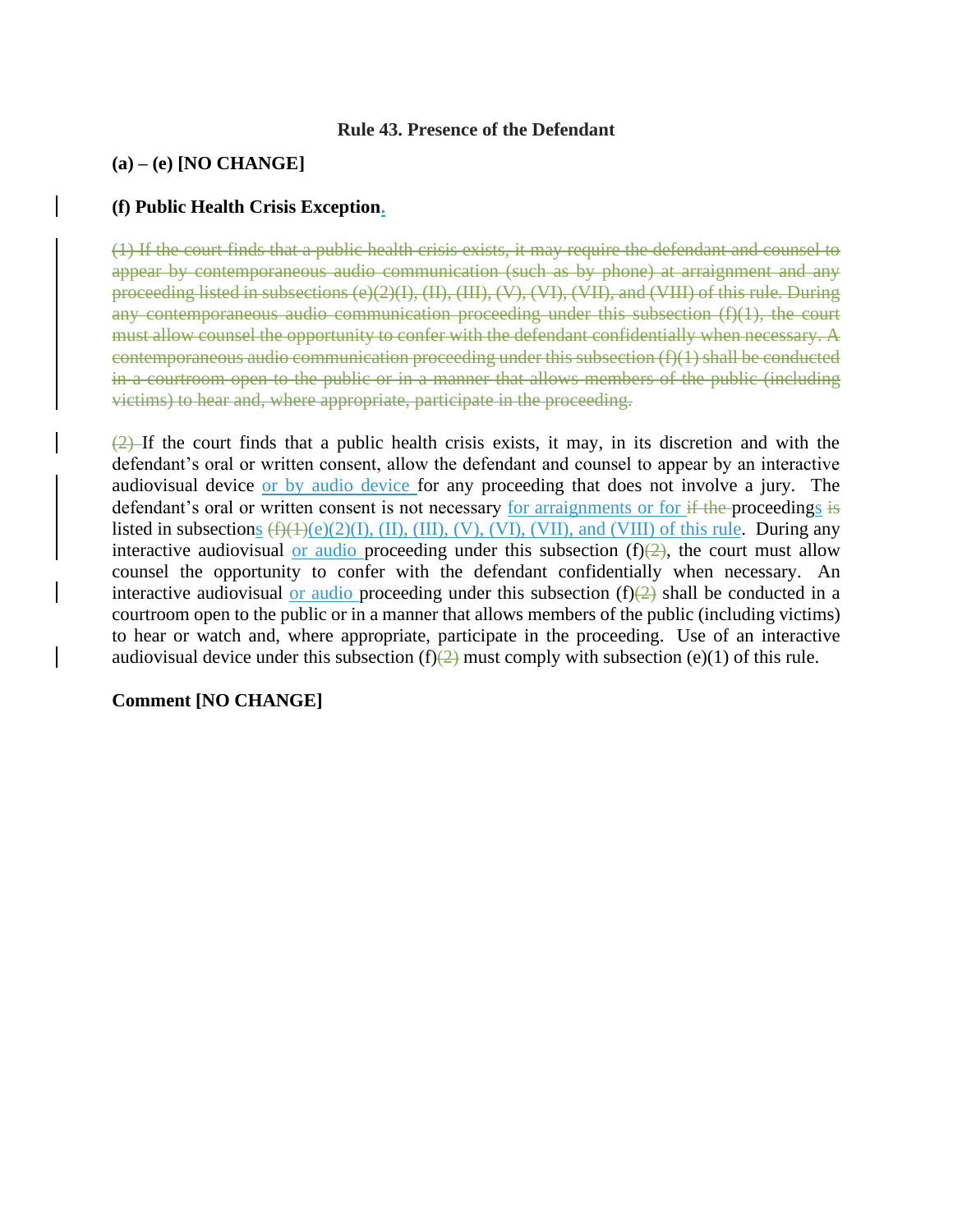## **Rule 43. Presence of the Defendant**

## **(a) – (e) [NO CHANGE]**

**(f) Public Health Crisis Exception.** If the court finds that a public health crisis exists, it may, in its discretion and with the defendant's oral or written consent, allow the defendant and counsel to appear by an interactive audiovisual device or by audio device for any proceeding that does not involve a jury. The defendant's oral or written consent is not necessary for arraignments or for proceedings listed in subsections (e)(2)(I), (II), (III), (V), (VI), (VII), and (VIII) of this rule. During any interactive audiovisual or audio proceeding under this subsection (f), the court must allow counsel the opportunity to confer with the defendant confidentially when necessary. An interactive audiovisual or audio proceeding under this subsection (f) shall be conducted in a courtroom open to the public or in a manner that allows members of the public (including victims) to hear or watch and, where appropriate, participate in the proceeding. Use of an interactive audiovisual device under this subsection (f) must comply with subsection (e)(1) of this rule.

## **Comment [NO CHANGE]**